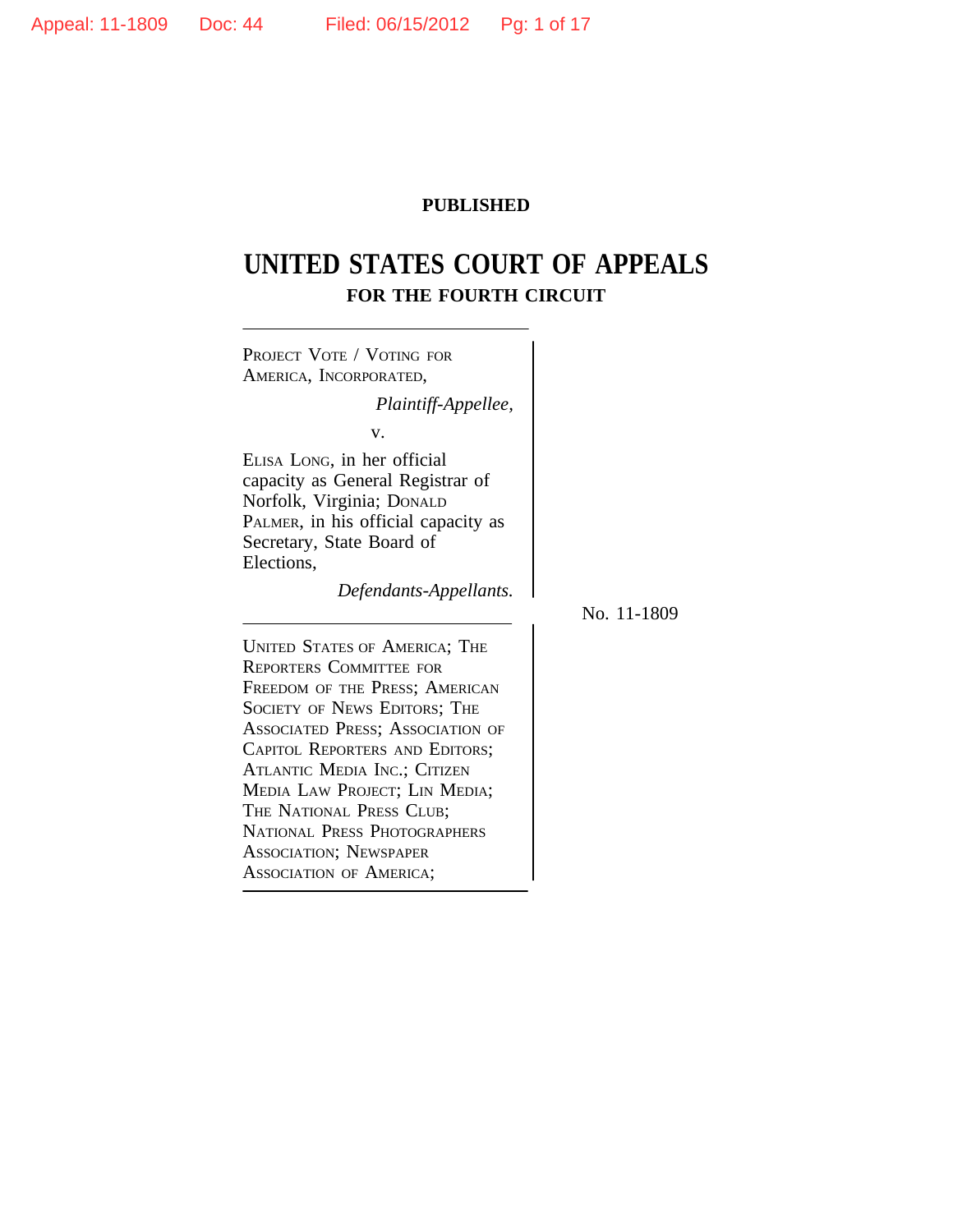<sup>N</sup>ORTH JERSEY MEDIA GROUP, INCORPORATED; RADIO TELEVISION DIGITAL NEWS ASSOCIATION; THE SEATTLE TIMES COMPANY; <sup>S</sup>OCIETY OF PROFESSIONAL JOURNALISTS; STUDENT PRESS LAW CENTER; USA TODAY; VIRGINIA COALITION FOR OPEN GOVERNMENT,

*Amici Supporting Appellee.*

Appeal from the United States District Court for the Eastern District of Virginia, at Norfolk. Rebecca Beach Smith, District Judge. (2:10-cv-00075-RBS-DEM)

Argued: May 17, 2012

Decided: June 15, 2012

Before WILKINSON, DIAZ, and FLOYD, Circuit Judges.

Affirmed and remanded by published opinion. Judge Wilkinson wrote the opinion, in which Judge Diaz and Judge Floyd joined.

## **COUNSEL**

**ARGUED:** Earle Duncan Getchell, Jr., OFFICE OF THE ATTORNEY GENERAL OF VIRGINIA, Richmond, Virginia, for Appellants. Ryan Morland Malone, ROPES & GRAY, LLP, Washington, D.C., for Appellee. Erin H. Flynn, UNITED STATES DEPARTMENT OF JUSTICE, Washing-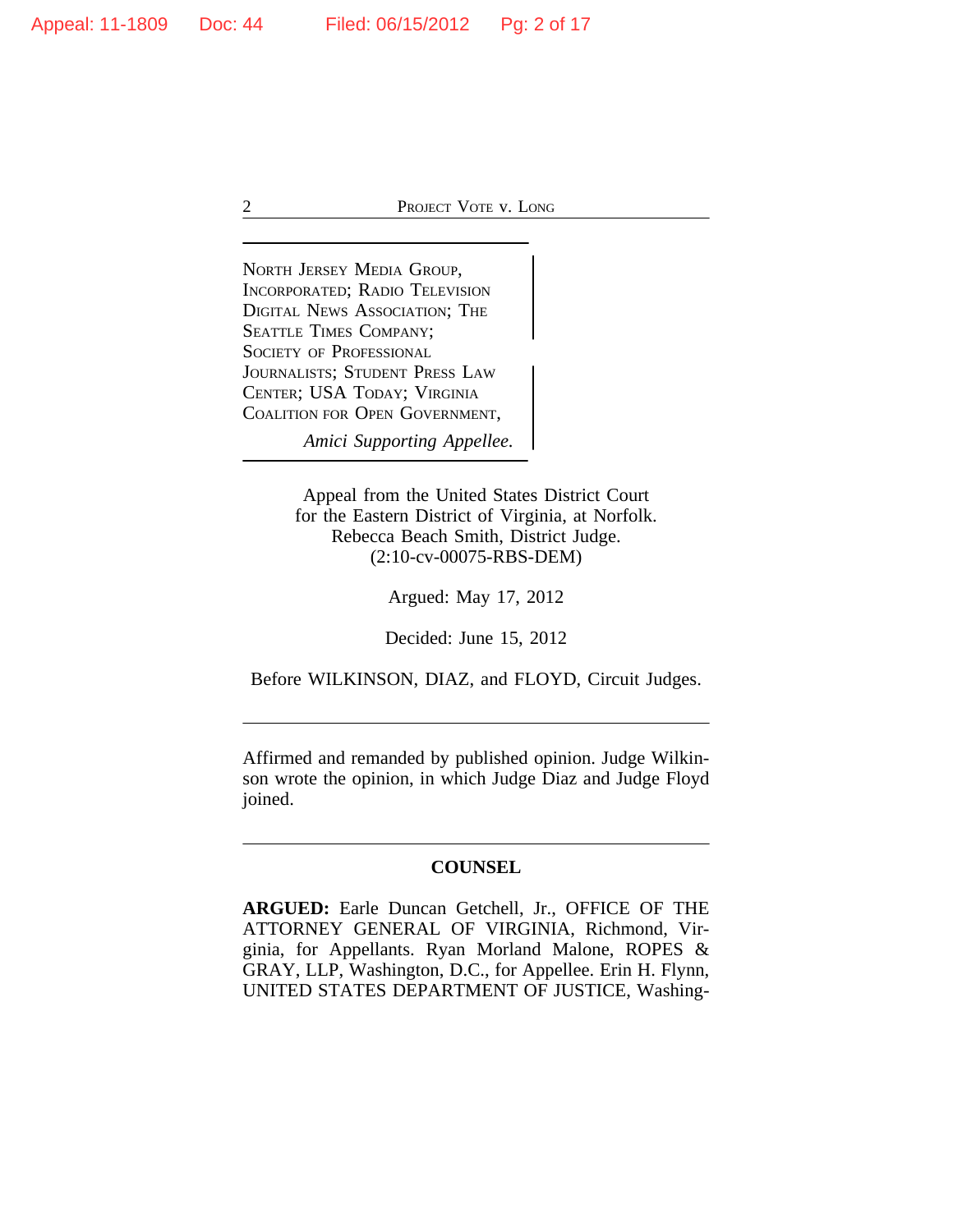ton, D.C., for Amici Supporting Appellee. **ON BRIEF:** Kenneth T. Cuccinelli, II, Attorney General of Virginia, Charles E. James, Jr., Chief Deputy Attorney General, Wesley G. Russell, Jr., Deputy Attorney General, Stephen M. Hall, Assistant Attorney General, OFFICE OF THE ATTORNEY GENERAL OF VIRGINIA, Richmond, Virginia; Jeff W. Rosen, Lisa Ehrich, PENDER & COWARD, PC, Virginia Beach, Virginia, for Appellants. Douglas Hallward-Driemeier, Augustine M. Ripa, ROPES & GRAY, LLP, Washington, D.C., for Appellee. Thomas E. Perez, Assistant Attorney General, Diana K. Flynn, UNITED STATES DEPARTMENT OF JUSTICE, Washington, D.C., for the United States, Amicus Supporting Appellee. Lucy A. Dalglish, Mark R. Caramanica, You-Jin J. Han, THE REPORT-ERS COMMITTEE FOR FREEDOM OF THE PRESS, Arlington, Virginia; Kevin M. Goldberg, FLETCHER, HEALD & HILDRETH, PLC, Arlington, Virginia, for American Society of News Editors and Association of Capitol Reporters and Editors; Karen Kaiser, Associate General Counsel, THE ASSOCIATED PRESS, New York, New York; Bruce L. Gottlieb, General Counsel, ATLANTIC MEDIA, INC., Washington, D.C.; Jeffrey P. Hermes, CITI-ZEN MEDIA LAW PROJECT, Berkman Center For Internet & Society, Cambridge, Massachusetts; Joshua N. Pila, Regulatory Counsel, LIN MEDIA, Providence, Rhode Island; Charles D. Tobin, HOLLAND & KNIGHT LLP, Washington, D.C., for the National Press Club; Mickey H. Osterreicher, East Amherst, New York, for the National Press Photographers Association; Rene P. Milam, Vice President/General Counsel, NEWSPAPER ASSOCIATION OF AMERICA, Arlington, Virginia; Jennifer Borg, General Counsel, NORTH JERSEY MEDIA GROUP INC., Hackensack, New Jersey; Kathleen A. Kirby, WILEY REIN LLP, Washington, D.C., for the Radio Television Digital News Association; Bruce E. H. Johnson, DAVIS WRIGHT TREMAINE LLP, Seattle, Washington, for The Seattle Times Company; Bruce W. Sanford, Bruce D. Brown, Laurie A. Babinski, BAKER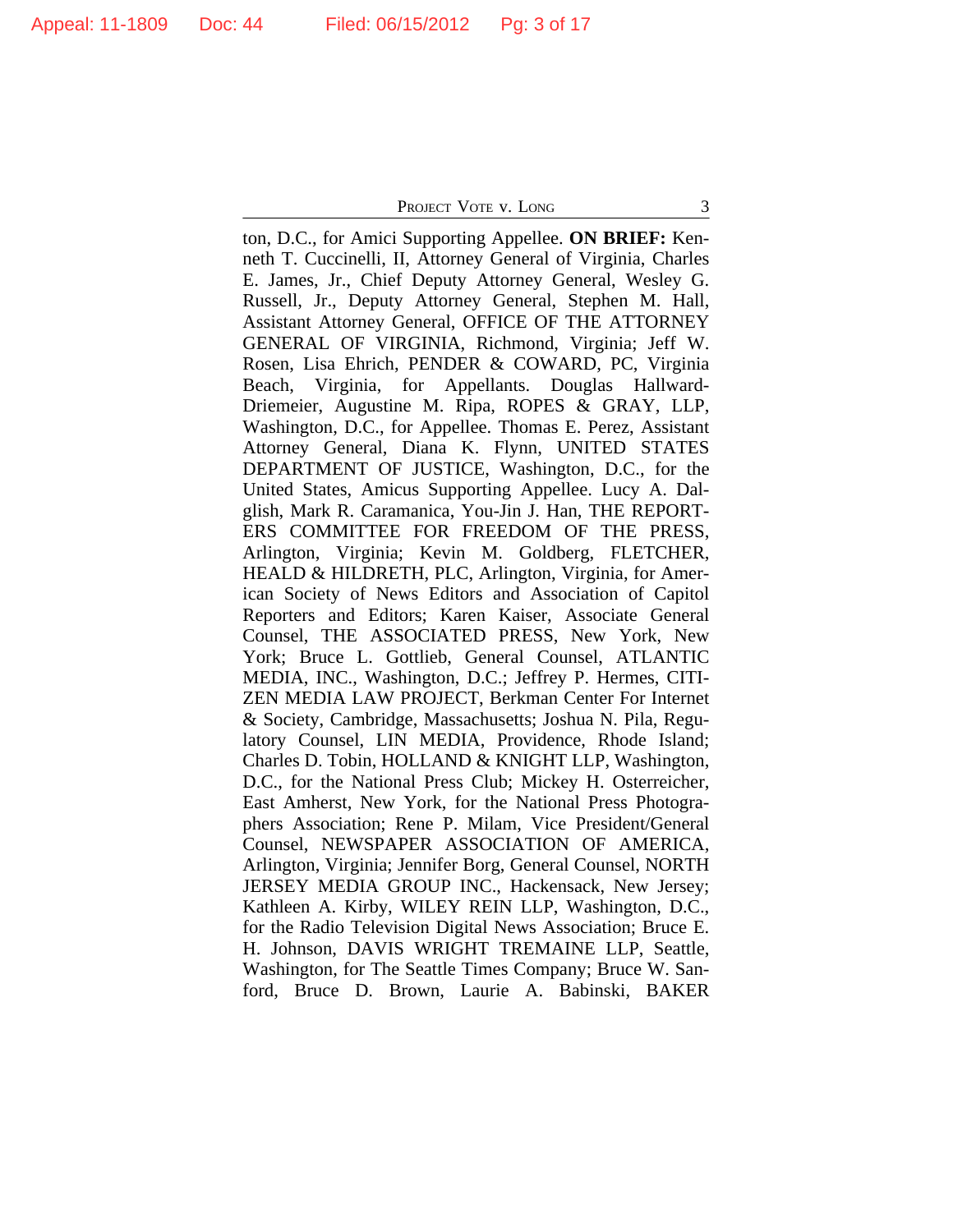HOSTETLER LLP, Washington, D.C., for the Society of Professional Journalists; Frank D. LoMonte, STUDENT PRESS LAW CENTER, Arlington, Virginia; Barbara W. Wall, Vice President, Senior Associate General Counsel, GANNETT CO., INC., McLean, Virginia, for USA Today; Megan Rhyne, VIRGINIA COALITION FOR OPEN GOVERNMENT, Williamsburg, Virginia, Amici Supporting Appellee.

### **OPINION**

#### WILKINSON, Circuit Judge:

The question here is whether Section  $8(i)(1)$  of the National Voter Registration Act ("NVRA"), which requires public disclosure of "all records concerning the implementation of programs and activities conducted for the purpose of ensuring the accuracy and currency of official lists of eligible voters," 42 U.S.C. § 1973gg-6(i)(1), applies to completed voter registration applications. The district court concluded that Section  $8(i)(1)$  does apply to such applications and held that defendants—Virginia election officials—had violated the NVRA by refusing to disclose the completed applications with voters' Social Security numbers redacted. Because the district court correctly interpreted Section 8(i)(1), we now affirm the judgment.

I.

Plaintiff Project Vote/Voting for America, Inc. ("Project Vote") is a nonprofit organization seeking to increase voter registration among young, low-income, and minority voters. This suit arose after Project Vote learned that students at Norfolk State University, a historically African-American college, experienced problems in registering to vote in the November 2008 primary and general elections in Virginia. In particular, Project Vote worried that the students' registration applica-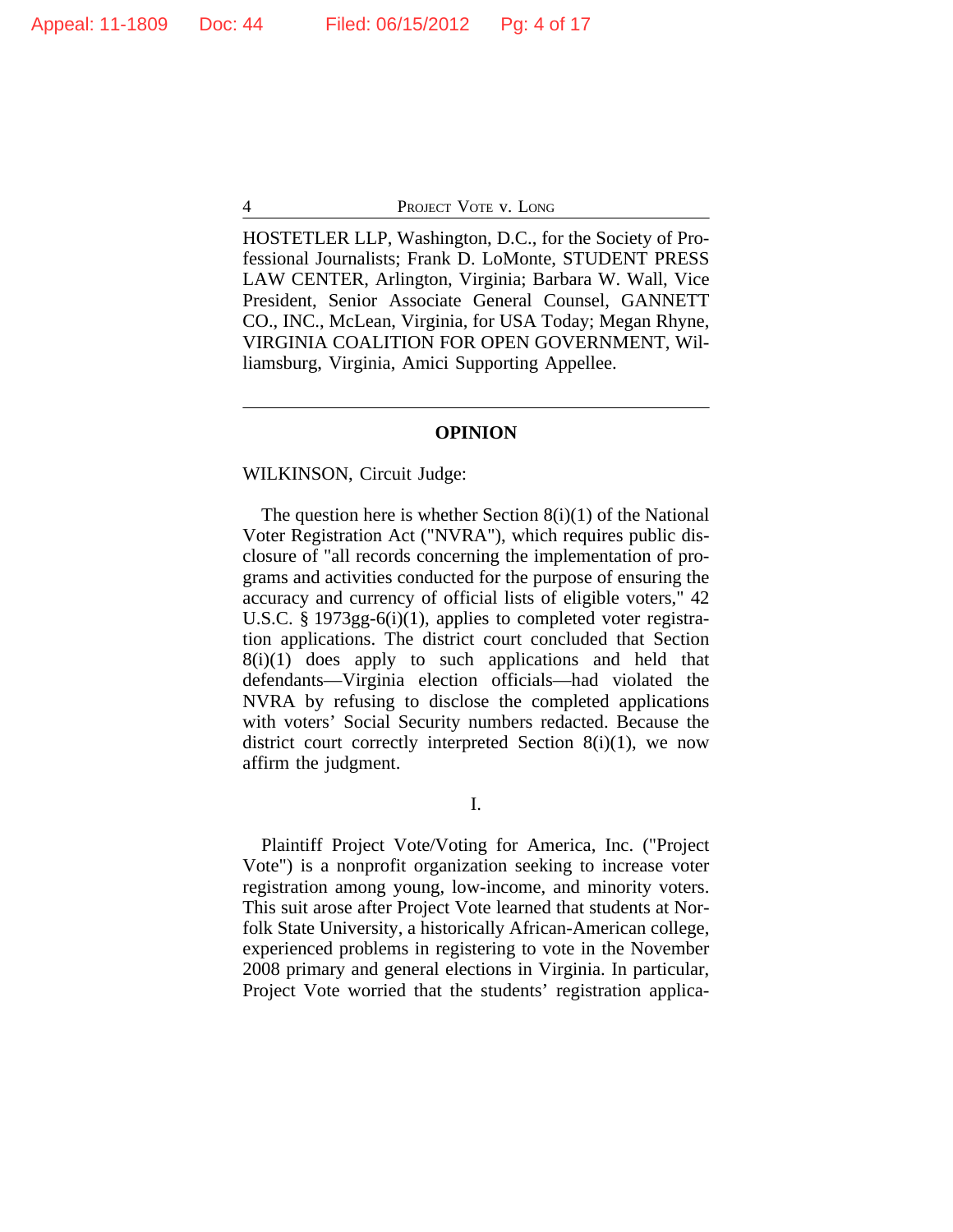tions had been erroneously rejected by the Norfolk General Registrar, defendant Elisa Long, who is responsible for processing voter registration applications.

On May 11, 2009, a Project Vote affiliate—Advancement Project—requested that Registrar Long "make available for inspection and copying the completed voter registration applications of any individual who timely submitted an application at any time from January 1, 2008, through October 31, 2008, who was not registered to vote in time for the November 4, 2008 general election," as well as "documents identifying the reasons the applications were rejected." The request was made pursuant to NVRA Section 8(i)(1), which provides:

Each State shall maintain for at least 2 years and shall make available for public inspection and, where available, photocopying at a reasonable cost, all records concerning the implementation of programs and activities conducted for the purpose of ensuring the accuracy and currency of official lists of eligible voters, except to the extent that such records relate to a declination to register to vote or to the identity of a voter registration agency through which any particular voter is registered.

42 U.S.C. § 1973gg-6(i)(1). Registrar Long responded to the request on May 13, 2009, indicating that she would not allow inspection or copying of the requested materials. Martha Brissette, an attorney and policy analyst with the Virginia State Board of Elections ("VSBE"), then emailed Advancement Project in support of Long's refusal.

On May 15, 2009, representatives from Project Vote and Advancement Project visited Registrar Long's office in person and repeated their request, which was again refused. Accordingly, the organizations wrote to the Secretary of the VSBE, giving notice that Registrar Long was allegedly violating NVRA Section 8(i)(1) and requesting remedial measures.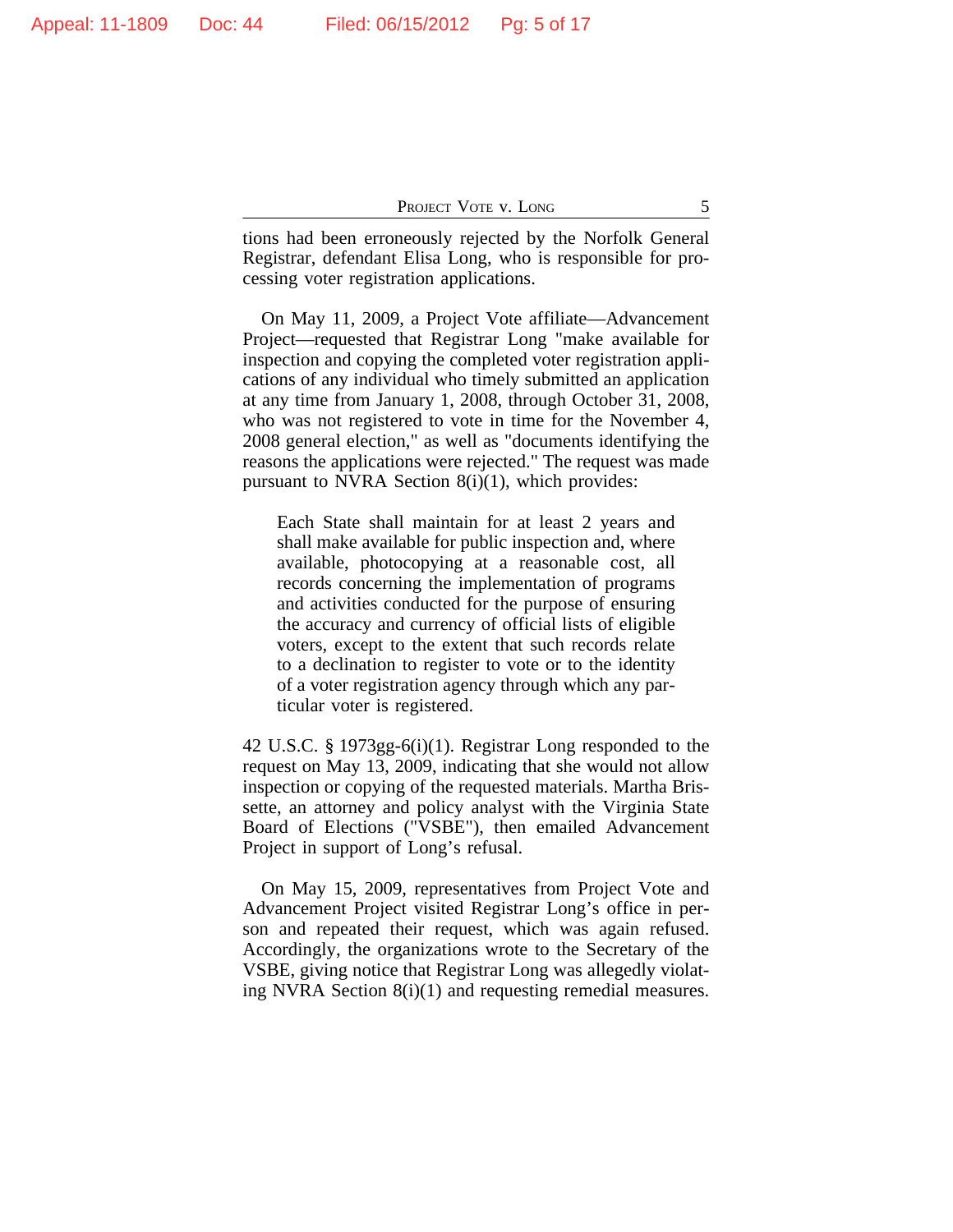On September 25, 2009, VSBE forwarded to Project Vote and Advancement Project an informal opinion of the Attorney General of Virginia. The opinion concluded that "the completed voter registration application of any individual is not a part of the record of the implementation of programs and activities conducted for the purposes of ensuring the accuracy and currency of official lists of eligible voters covered by [the Public Disclosure Provision]." To date, defendants have not disclosed the requested records.

Project Vote filed a complaint against Registrar Long and the Secretary of the VSBE on February 16, 2010, alleging violations of Section  $8(i)(1)$  and asking the court to require disclosure of the requested materials. Defendants moved to dismiss the complaint, asserting that Project Vote lacked standing to sue under the NVRA and that Section 8(i)(1) does not mandate public access to completed voter registration applications. The district court denied defendants' motion on October 29, 2010. The court concluded that plaintiff had standing and that "the common and ordinary meaning of the terms of [Section  $8(i)(1)$ ] encompass voter registration applications, as these records concern 'the implementation of programs and activities conducted for the purpose of ensuring the accuracy and currency of official lists of eligible voters.'" *Project Vote/Voting for America, Inc. v. Long*, 752 F. Supp. 2d 697, 708 (E.D. Va. 2010) (quoting 42 U.S.C. § 1973gg- $6(i)(1)$ ).

Project Vote then moved for summary judgment. Defendants opposed the motion, reasserting their original arguments and also claiming that the district court's interpretation of the NVRA was incompatible with two other federal statutes, the Help America Vote Act ("HAVA"), 42 U.S.C. § 15301 *et seq.*, and the Military and Overseas Voter Empowerment ("MOVE") Act, 42 U.S.C. § 1973ff *et seq.*On July 20, 2011, the district court entered final judgment in favor of Project Vote. Rejecting defendants' arguments based on HAVA and the MOVE Act, the court concluded that NVRA Section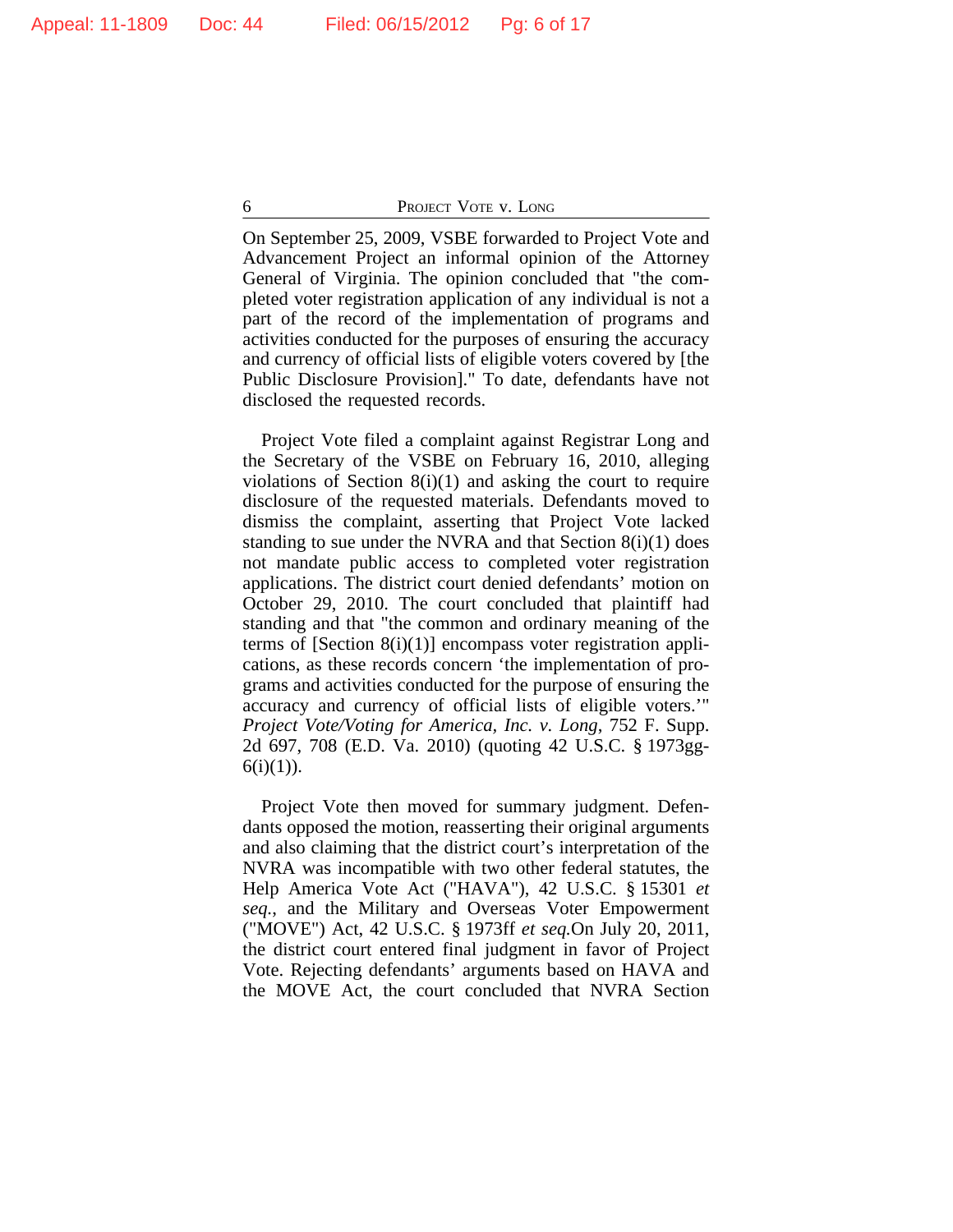$8(i)(1)$  "grants the plaintiff access to completed voter registration applications with the voters' [Social Security numbers] redacted for inspection and photocopying." *Project Vote/Voting for America, Inc. v. Long*, 813 F. Supp. 2d 738, 743 (E.D. Va. 2011). The court subsequently stayed its judgment pending this appeal. *See* J.A. 449-52.

II.

The NVRA reflects the view of Congress that the right to vote "is a fundamental right," that government has a duty to "promote the exercise of that right," and that discriminatory and unfair registration laws can have a "damaging effect on voter participation" and "disproportionately harm voter participation by various groups, including racial minorities." 42 U.S.C. § 1973gg(a). Congress enacted the NVRA in order to "increase the number of eligible citizens who register to vote" in federal elections, "enhance[ ] the participation of eligible citizens as voters," "protect the integrity of the electoral process," and "ensure that accurate and current voter registration rolls are maintained." *Id.* § 1973gg(b).

The NVRA directs states to establish at least three methods of voter registration for federal elections: "(1) by application made simultaneously with an application for a motor vehicle driver's license," "(2) by mail application" using a federally prescribed form, and "(3) by application in person" at designated voter registration agencies. *Id.* § 1973gg-2(a). It further requires that states conduct a general program to remove ineligible voters from official voter lists without engaging in improper voter removal. *Id.* § 1973gg-6(a)(3)-(4).

Finally, as explained above, Section 8(i)(1) of the NVRA mandates public disclosure of voter registration activities. *Id.* § 1973gg-6(i)(1). It generally requires states to "make available for public inspection and, where available, photocopying at a reasonable cost, all records concerning the implementation of programs and activities conducted for the purpose of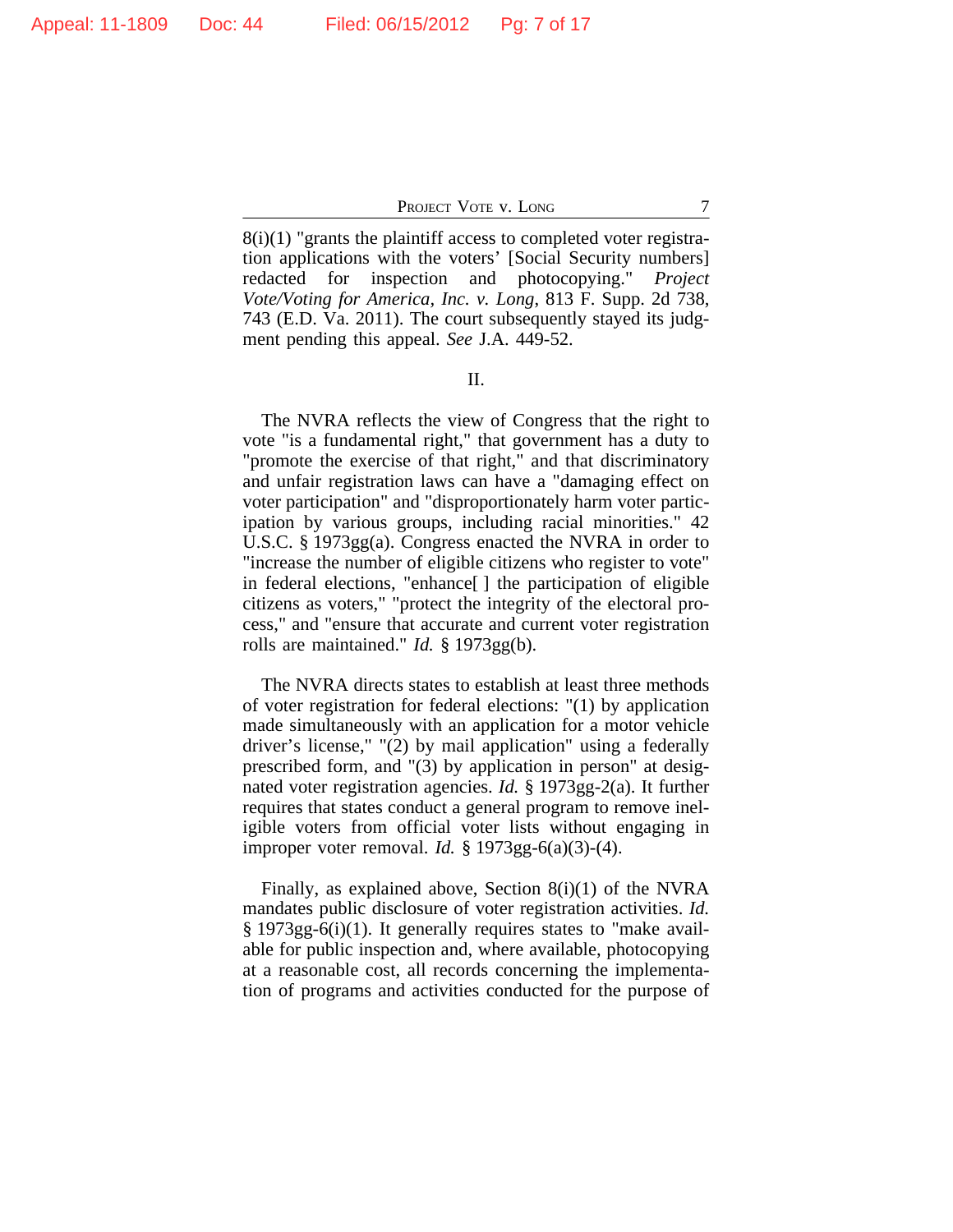ensuring the accuracy and currency of official lists of eligible voters." *Id.* This language embodies Congress's conviction that Americans who are eligible under law to vote have every right to exercise their franchise, a right that must not be sacrificed to administrative chicanery, oversights, or inefficiencies. Under the district court's interpretation, this provision mandates disclosure of the records requested by Project Vote.

## III.

## A.

We begin by considering the Commonwealth's argument that the text of Section  $8(i)(1)$  does not require public disclosure of completed voter registration applications. This issue of statutory interpretation is one that we review de novo. *United States v. Ide*, 624 F.3d 666, 668 (4th Cir. 2010). The starting point for any issue of statutory interpretation is of course the language of the statute itself. *United States v. Bly*, 510 F.3d 453, 460 (4th Cir. 2007). "[W]hen the words of a statute are unambiguous, . . . this first canon is also the last [and] judicial inquiry is complete." *Willenbring v. United States*, 559 F.3d 225, 235 (4th Cir. 2009) (internal quotation marks omitted).

Appellants assert that "[t]he plain and ordinary meaning of [Section 8(i)(1)] does not encompass voter applications, much less the rejected applications initially sought." Appellants' Br. at 10. Instead, they claim, the "'programs and activities' referred to in Section 8(i)(1) of the NVRA are programs and activities related to the purging of voters from the list of registered voters." *Id.* at 11.

Contrary to appellants' insistence, the plain language of Section  $8(i)(1)$  does not allow us to treat its disclosure requirement as limited to voter removal records. As the district court concluded, completed voter registration applications are clearly "records concerning the implementation of programs and activities conducted for the purpose of ensuring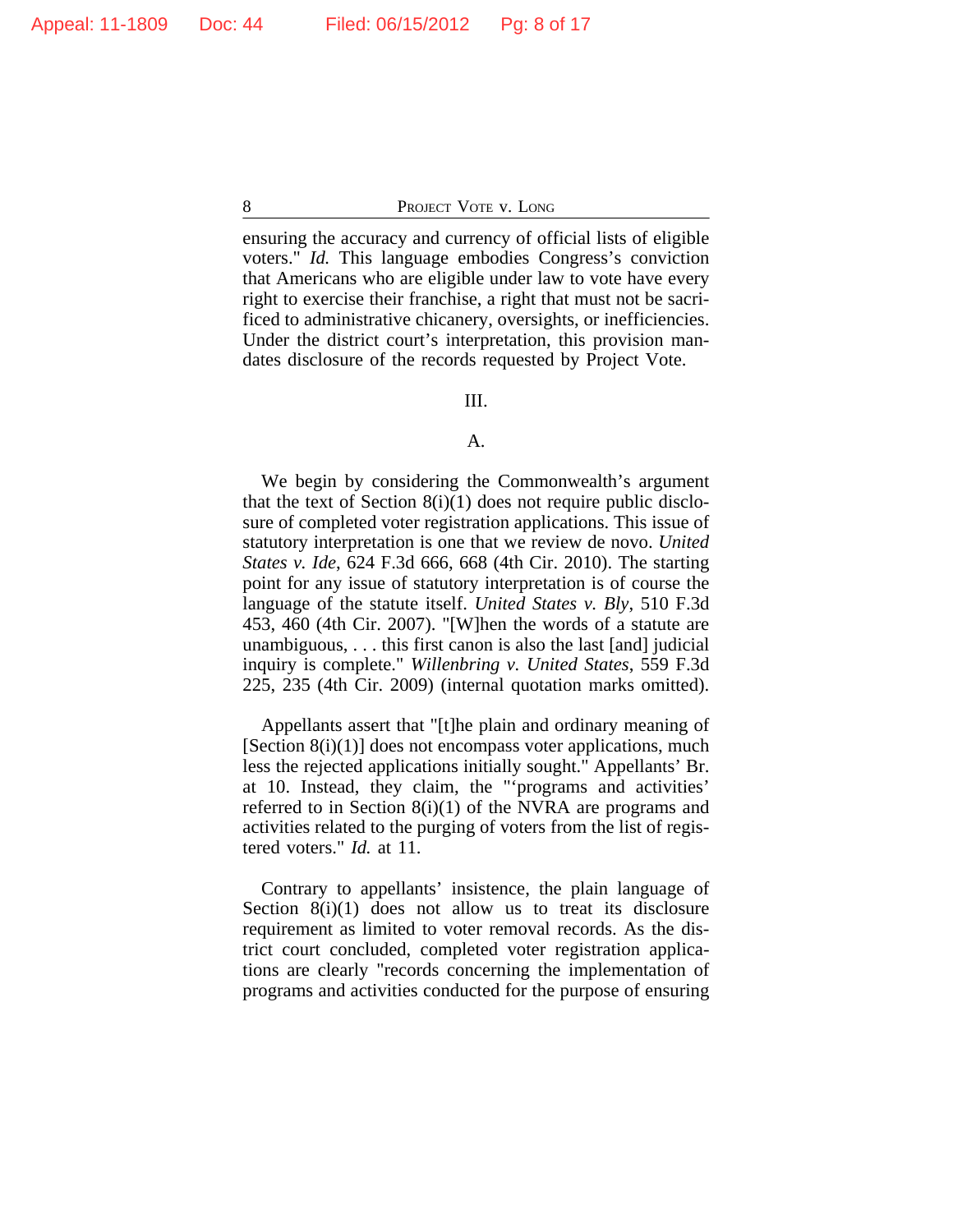the accuracy and currency of official lists of eligible voters." 42 U.S.C. § 1973gg-6(i)(1).

First, the process of reviewing voter registration applications is a "program" and "activity." Under Virginia law, election officials must examine completed voter registration applications and register applicants that possess the necessary qualifications. *See* Va. Code § 24.2-417. This process of review is a "program" because it is carried out in the service of a specified end—maintenance of voter rolls—and it is an "activity" because it is a particular task and deed of Virginia election employees.

Moreover, the "program" and "activity" of evaluating voter registration applications is plainly "conducted for the purpose of ensuring the accuracy and currency of official lists of eligible voters." 42 U.S.C.  $\S 1973gg-6(i)(1)$ . It is unclear what other purpose it would serve. As the district court reasoned, the process of reviewing voter registration applications keeps official voter lists both "accurate"—free from error—and "current"—most recent. *See Project Vote*, 752 F. Supp. 2d at 706. Indeed, voter lists are not "accurate" or "current" if eligible voters have been improperly denied registration or if ineligible persons have been added to the rolls. *Id.* By registering eligible applicants and rejecting ineligible applicants, state officials "ensure that the state is keeping a 'most recent' and errorless account of which persons are qualified or entitled to vote within the state." *Id.* Accordingly, the process of assessing voter registration applications is a "program[ ] and activit[y] conducted for the purpose of ensuring the accuracy and currency of official lists of eligible voters." 42 U.S.C.  $§ 1973gg-6(i)(1).$ 

Furthermore, the registration applications requested by Project Vote are clearly "records concerning the implementation of" this "program[ ] and activit[y]." *Id.* The requested applications are relevant to carrying out voter registration activities because they are "the means by which an individual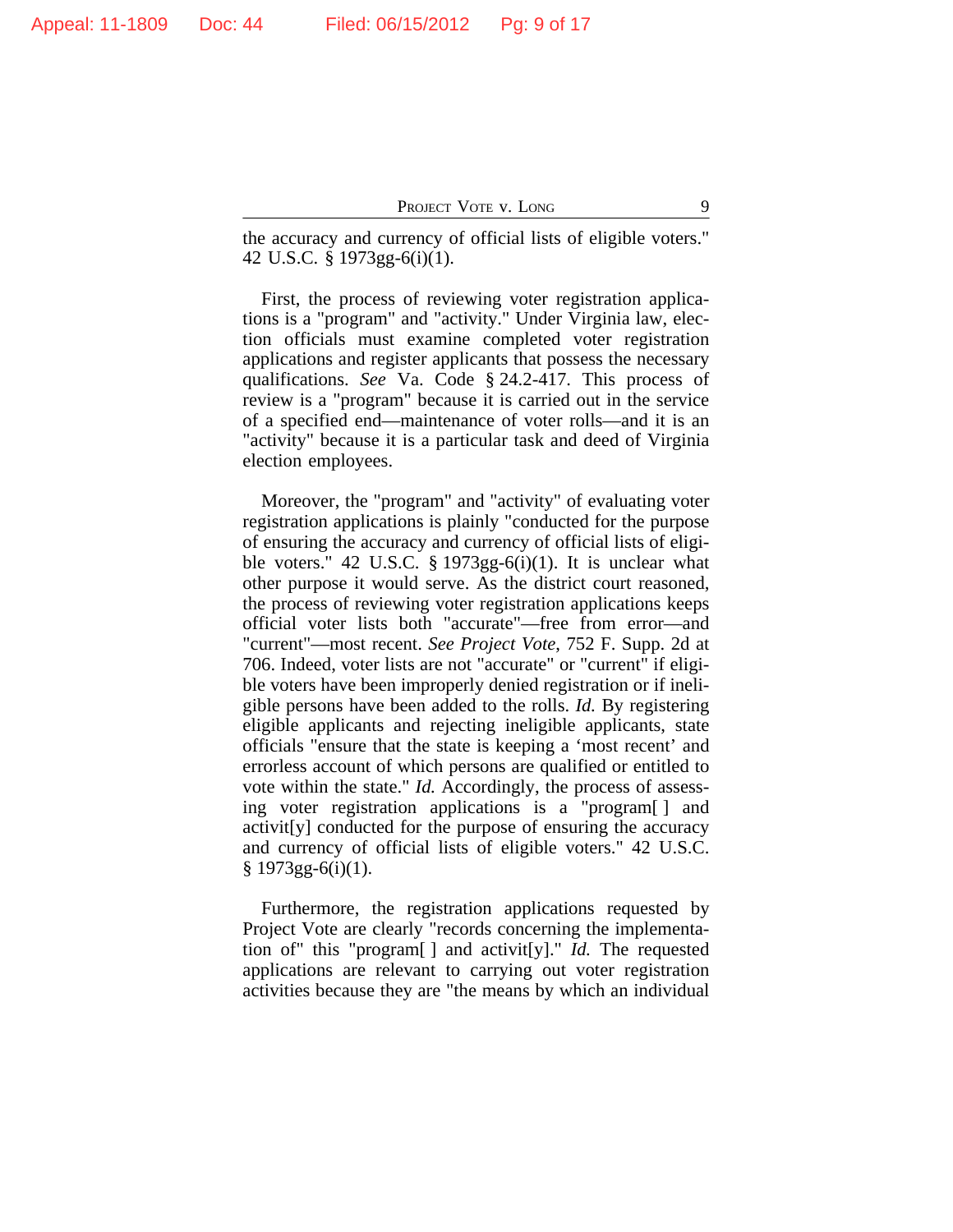provides the information necessary for the Commonwealth to determine his eligibility to vote." *Project Vote*, 752 F. Supp. 2d at 707. Without verification of an applicant's citizenship, age, and other necessary information provided by registration applications, state officials would be unable to determine whether that applicant meets the statutory requirements for inclusion in official voting lists. Thus, completed applications not only "concern[ ] the implementation of" the voter registration process, but are also integral to its execution.

Finally, "the fact that  $[Section 8(i)(1)]$  very clearly requires that '*all* records' be disclosed brings voter registration applications within its reach." *Id.* at 707-08 (emphasis added). As this court has recognized, "the use of the word 'all' [as a modifier] suggests an expansive meaning because 'all' is a term of great breadth." *Nat'l Coal. for Students with Disabilities Educ. & Legal Def. Fund v. Allen*, 152 F.3d 283, 290 (4th Cir. 1998). Given that the phrase "all records concerning the implementation of programs and activities conducted for the purpose of ensuring the accuracy and currency of official lists of eligible voters" unmistakably encompasses completed voter registration applications, such applications fall within Section 8(i)(1)'s general disclosure mandate.

B.

Although Section 8(i)(1) generally requires disclosure of applicable records, it creates exceptions "to the extent that such records relate  $[(1)]$  to a declination to register to vote or  $[(2)]$  to the identity of a voter registration agency through which any particular voter is registered." 42 U.S.C. § 1973gg- $6(i)(1)$ . The completed voter registration applications at issue here do not fall within either of these two exceptions. First, such applications represent attempts to become a registered voter, not "declination[s] to register to vote." Moreover, Virginia's voter registration application form does not contain any information related to "the identity of a voter registration agency through which any particular voter is registered." *See*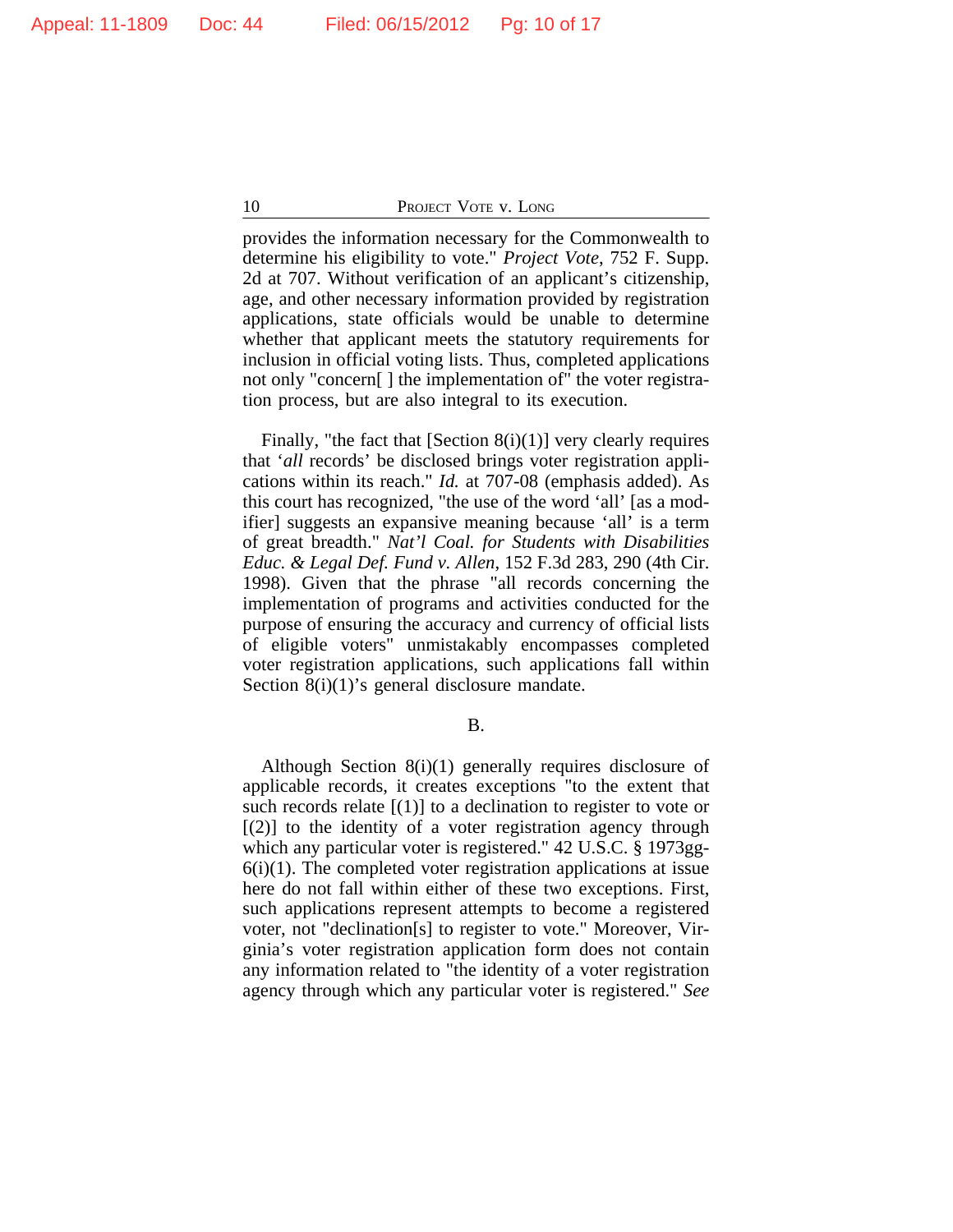J.A. 66. Because the requested applications do not fall within either of these two exceptions—and because they are covered by Section 8(i)(1)'s general mandate—they must be made "available for public inspection and . . . photocopying." 42 U.S.C. § 1973gg-6(i)(1).

C.

Appellants next argue that NVRA Section 8(i)(2)—which immediately follows Section 8(i)(1)—limits the records subject to public disclosure. Section 8(i)(2) provides:

The records maintained pursuant to  $[Section 8(i)(1)]$ *shall include* lists of the names and addresses of all persons to whom notices described in subsection  $(d)(2)$  of this section are sent, and information concerning whether or not each such person has responded to the notice as of the date that inspection of the records is made.

*Id.* § 1973gg-6(i)(2) (emphasis added). According to appellants, the term "shall include" in Section  $8(i)(2)$  "acts as a limitation, not an enlargement." Appellants' Br. at 16. Appellants assert that "[t]he records specifically identified by Congress in Section 8(i)(2) are those which should be disclosed under Section 8(i)(1)," and that "[b]ecause voter registration applications are not such records, they are not subject to [public disclosure]." *Id.*

Appellants' interpretation, under which only the documents described in Section 8(i)(2) must be disclosed, is incorrect for several reasons. First, the statute clearly states that "*all* records" falling under Section 8(i)(1) must be publicly disclosed, not just those explicitly listed in Section 8(i)(2). 42 U.S.C. § 1973gg-6(i)(1) (emphasis added). Moreover, as the district court recognized at the motion to dismiss hearing, the term "shall include" sets "a floor, not a ceiling." J.A. 223. Courts have repeatedly indicated that "shall include" is not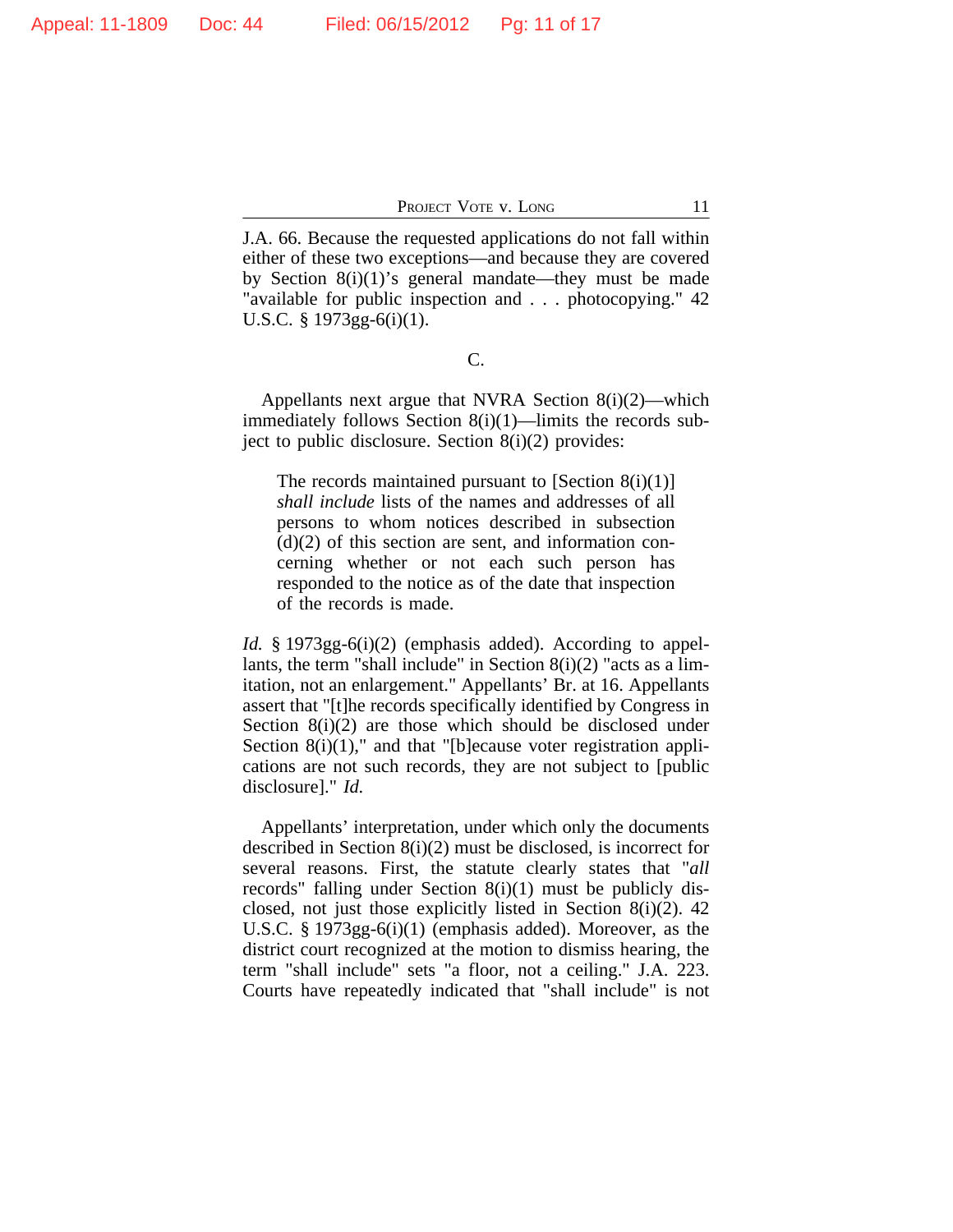equivalent to "limited to." *See, e.g.*, *Nat'l Fed'n of the Blind v. FTC*, 420 F.3d 331, 338 (4th Cir. 2005) (stating that the language "shall include" is "not exhaustive," and merely indicates that the listed items, "among others," are covered by the relevant provision); *see also Samantar v. Yousuf*, 130 S. Ct. 2278, 2287 (2010); *P.C. Pfeiffer Co. v. Ford*, 444 U.S. 69, 77 n.7 (1979). Because Section 8(i)(2) merely describes a specific set of records that must be maintained—and not an exclusive list—it does not shield completed voter registration applications from Section  $8(i)(1)$ 's public disclosure mandate.

D.

In sum, the NVRA's disclosure requirement is not limited to voter removal records. The NVRA, including Section 8(i)(1), concerns voter registration, not simply voter removal. Notably, the statute is entitled the "National Voter *Registration* Act," 42 U.S.C. § 1973gg note (emphasis added), and is codified under a subchapter designated "National Voter *Registration*," *id.* § 1973gg *et seq.* (emphasis added). Moreover, Section 8(i)(1) is located in a section titled "Requirements" with respect to administration of voter *registration*," *id.* § 1973gg-6 (emphasis added), and a subsection titled "Public disclosure of voter *registration* activities," *id.* § 1973-gg(6)(i) (emphasis added). These statutory labels reinforce the conclusion that Section 8(i)(1) governs voter registration records. *See INS v. Nat'l Ctr. for Immigrants' Rights, Inc.*, 502 U.S. 183, 189 (1991) (noting that "the title of a statute or section can aid in" textual interpretation). Because the NVRA requires disclosure of all materials described in Section 8(i)(1), including voter registration records, defendants must permit inspection of the completed applications, as instructed by the district court.

#### IV.

Appellants further contend that the district court's interpretation of the NVRA causes the statute to conflict with HAVA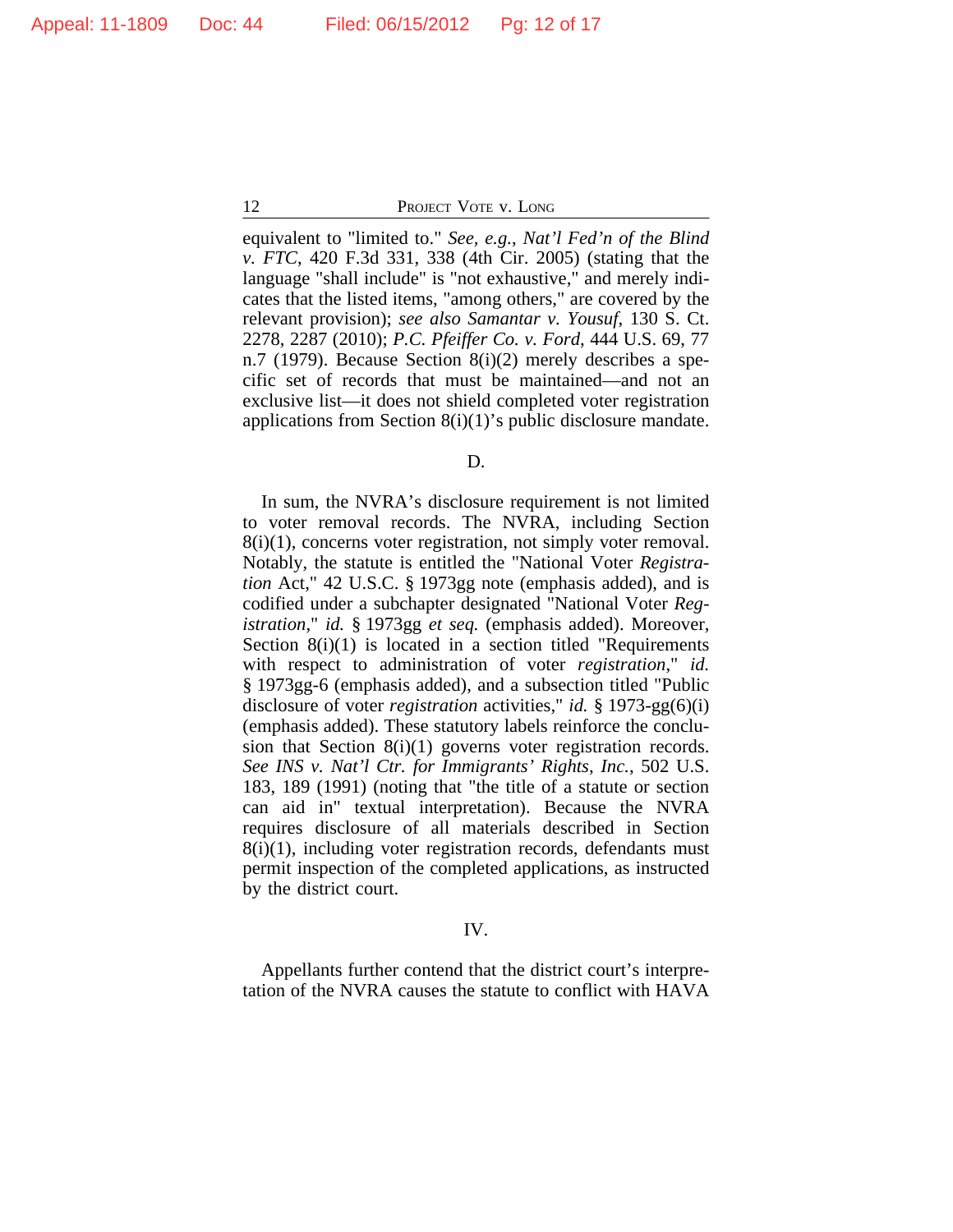and the MOVE Act. Given that the requested registration applications unquestionably fall within the plain language of Section  $8(i)(1)$ , we need not look outside that plain language in construing the statute. Where "the language is plain and 'the statutory scheme is coherent and consistent,' there is no need to inquire further." *In re JKJ Chevrolet, Inc.*, 26 F.3d 481, 483 (4th Cir. 1994). Accordingly, we need not consider the impact of HAVA and the MOVE Act on the language of Section 8(i)(1), which clearly requires public disclosure of completed voter registration applications.

Appellants insist, however, that all three statutes address related electoral proceedings and that to interpret them at cross-purposes would lead to real confusion. We are not persuaded by this view. Even considering these statutes, both are entirely consistent with the district court's interpretation of Section 8(i)(1). The Help America Vote Act requires, among other things, that states establish a free access system through which provisional voters can determine whether their votes were counted, and if not, why not. 42 U.S.C. § 15482(a)(5)(B). The provision cited by appellants, HAVA Section 302(a), provides in relevant part: "The appropriate State or local official shall establish and maintain reasonable procedures necessary to protect the security, confidentiality, and integrity of personal information collected, stored, or otherwise used by the free access system . . . ." *Id.* § 15482(a). It also limits "[a]ccess to information about an individual provisional ballot . . . to the individual who cast the ballot." *Id.* According to appellants, these privacy provisions "would make no sense if Congress intended the same type of personal information to be publicly available under Section 8(i)(1) of the NVRA from voter applications." Appellants' Br. at 21.

Appellants' argument fails to recognize that HAVA's security provisions only concern the "personal information collected, stored, or otherwise used by the free access system," 42 U.S.C. § 15482(a), which allows the voter—and only the voter—to ascertain whether his ballot was counted.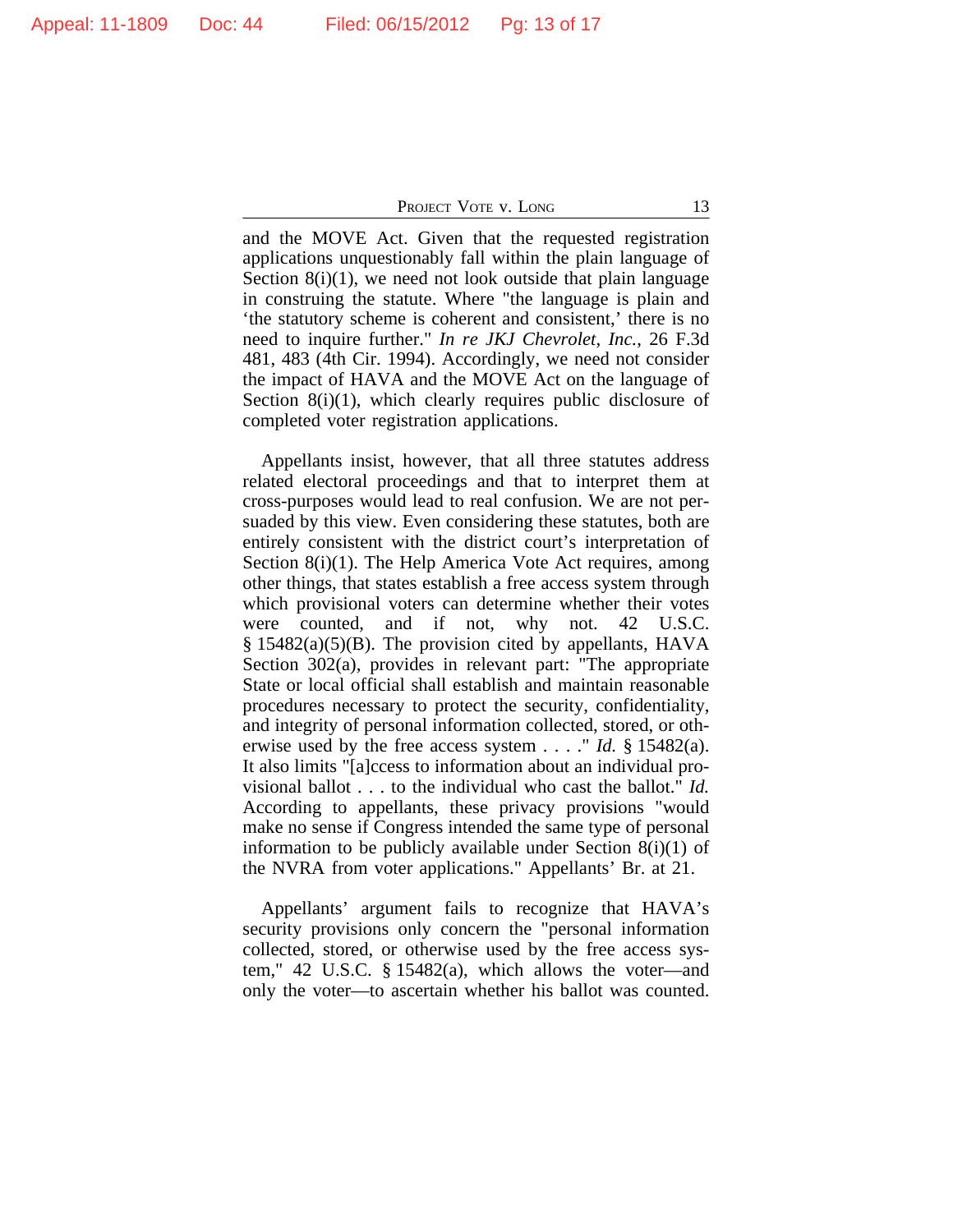HAVA therefore protects the right to the secret ballot, and does not pertain to the voter registration procedures governed by the NVRA. In addition, HAVA explicitly states that "nothing in this [Act] may be construed . . . to supersede, restrict, or limit the application of . . . The National Voter Registration Act." *Id.* § 15545(a). Thus, by its own terms, HAVA cannot restrict or limit the application of the NVRA's public disclosure requirement.

Appellants next point to the Military and Overseas Voter Empowerment Act as evidence that Congress did not want Section  $8(i)(1)$  to apply to voter registration applications. The MOVE Act requires states to establish procedures "for absent uniformed services voters and overseas voters to request by mail and electronically voter registration applications and absentee ballot applications" and for states to send such applications by mail and electronically. *Id.* § 1973ff-1(a)(6). The Act further provides that

[t]o the extent practicable, [these procedures] shall ensure that the privacy of the identity and other personal data of an absent uniformed services voter or overseas voter who requests or is sent a voter registration application or absentee ballot application . . . is protected throughout the process of making such request or being sent such application.

*Id.* § 1973ff-1(e)(6)(B). According to appellants, "it would make no sense to require these privacy protections if Congress understood and expected that the registration applications at the end of 'the process' would be made publicly available under Section 8(i)(1) of the NVRA." Appellants' Br. at 21.

Appellants' argument ignores the plain language of the MOVE Act, which expressly limits the application of its security and privacy provisions to personal data conveyed during the voter form request process. The provision cited by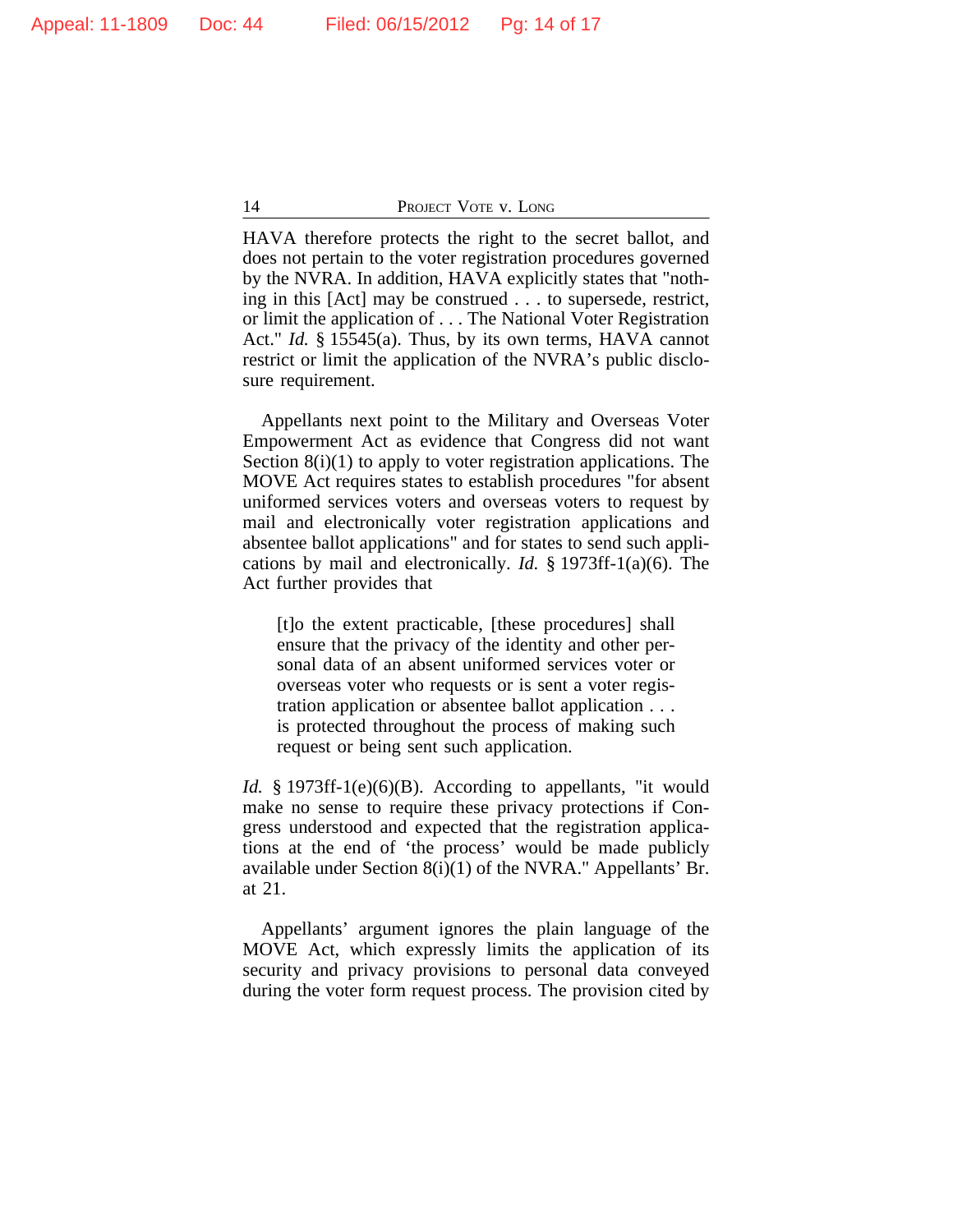appellants—42 U.S.C. § 1973ff-1(e)(6)(B)—ensures that the personal information of an overseas voter "who requests or is sent a voter registration application or absentee ballot application . . . is protected *throughout the process of making such request or being sent such application*" (emphasis added). Likewise,  $\S 1973ff-1(e)(6)(A)$  requires states to "ensure that the procedures established under subsection (a)(6) protect the security and integrity of the voter registration and absentee ballot application *request processes*." 42 U.S.C. § 1973ff- $1(e)(6)(A)$  (emphasis added). Because these privacy provisions protect information transmitted during the process of *requesting*—not submitting—a registration application, the MOVE Act does not conflict with the NVRA's requirement that completed applications be disclosed.

#### V.

Finally, appellants' proffered privacy concerns do not necessitate reversal of the district court's decision. In support of their argument to the contrary, appellants point to *Greidinger v. Davis*, 988 F.2d 1344 (4th Cir. 1993), in which we held that a statute that conditions voting on public release of a voter's Social Security number "creates an intolerable burden on that right as protected by the First and Fourteenth Amendments." *Id.* at 1355. *Greidinger* is inapposite here, however, because the district court did not require public disclosure of Social Security numbers, which the court recognized "are uniquely sensitive and vulnerable to abuse." *Project Vote*, 752 F. Supp. 2d at 711-12. The district court expressly concluded that Section  $8(i)(1)$  "grants the plaintiff access to completed voter registration applications *with the voters' SSNs redacted* for inspection and photocopying." *Project Vote*, 813 F. Supp. 2d at 743 (emphasis added). Plaintiff has never requested completed applications with unredacted Social Security numbers and does not object to the district court's redaction requirement. Accordingly, there is no danger that this uniquely sensitive information will be compromised by Section 8(i)(1)'s public disclosure requirement.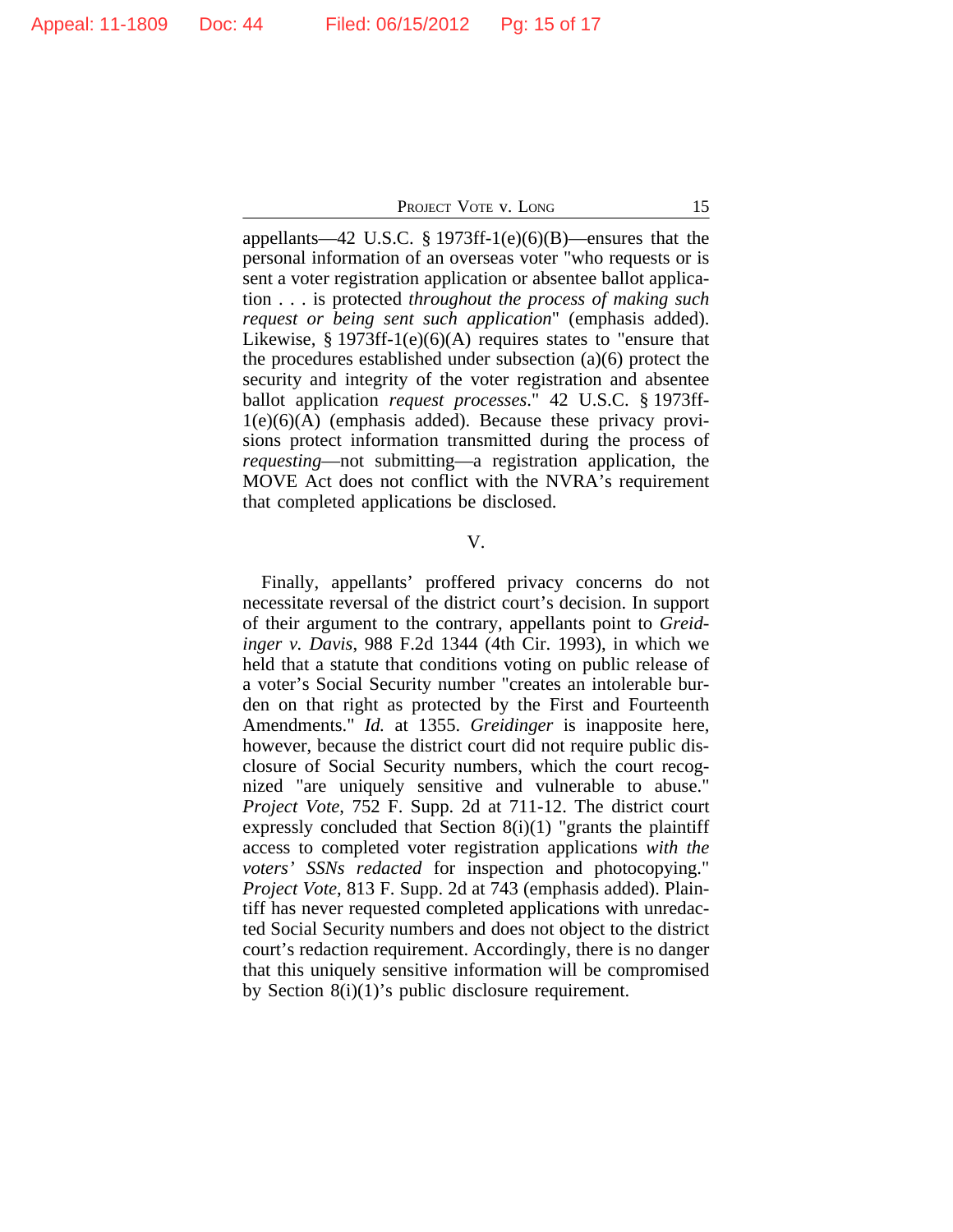Appellants next argue that "information other than applicants' SSNs, such as responses to requests regarding criminal history, mental incompetency, and even home addresses, phone numbers, and birth dates implicate real privacy interests." Appellants' Reply Br. at 20. Because the Virginia voter registration application form requires this personal information, appellants contend, "it must be reasonably supposed that conditioning voting on the public release of such information will suppress registration contrary to congressional intent." Appellants' Br. at 22.

We do not think appellants' privacy concerns unfounded. By requiring public disclosure of personal information,\* Section 8(i)(1) may conceivably inhibit voter registration in some instances. However, this potential shortcoming must be balanced against the many benefits of public disclosure. It is selfevident that disclosure will assist the identification of both error and fraud in the preparation and maintenance of voter rolls. State officials labor under a duty of accountability to the public in ensuring that voter lists include eligible voters and exclude ineligible ones in the most accurate manner possible. Without such transparency, public confidence in the essential workings of democracy will suffer.

It is not the province of this court, however, to strike the proper balance between transparency and voter privacy. That is a policy question properly decided by the legislature, not the courts, and Congress has already answered the question by enacting NVRA Section  $8(i)(1)$ , which plainly requires disclo-

<sup>\*</sup>It is not clear, however, that applicants need to disclose information regarding felony convictions and rulings on mental incapacity, as 42 U.S.C. § 1973gg-4(a)(1) requires states to accept and use the federal voter registration form, which does not ask for such information, *see* U.S. Election Assistance Commission, Register To Vote in Your State by Using This Postcard Form and Guide (2006). Moreover, appellants' position with respect to prior felony convictions and mental incapacity appears to discount the extent to which such information may already be a matter of public record.